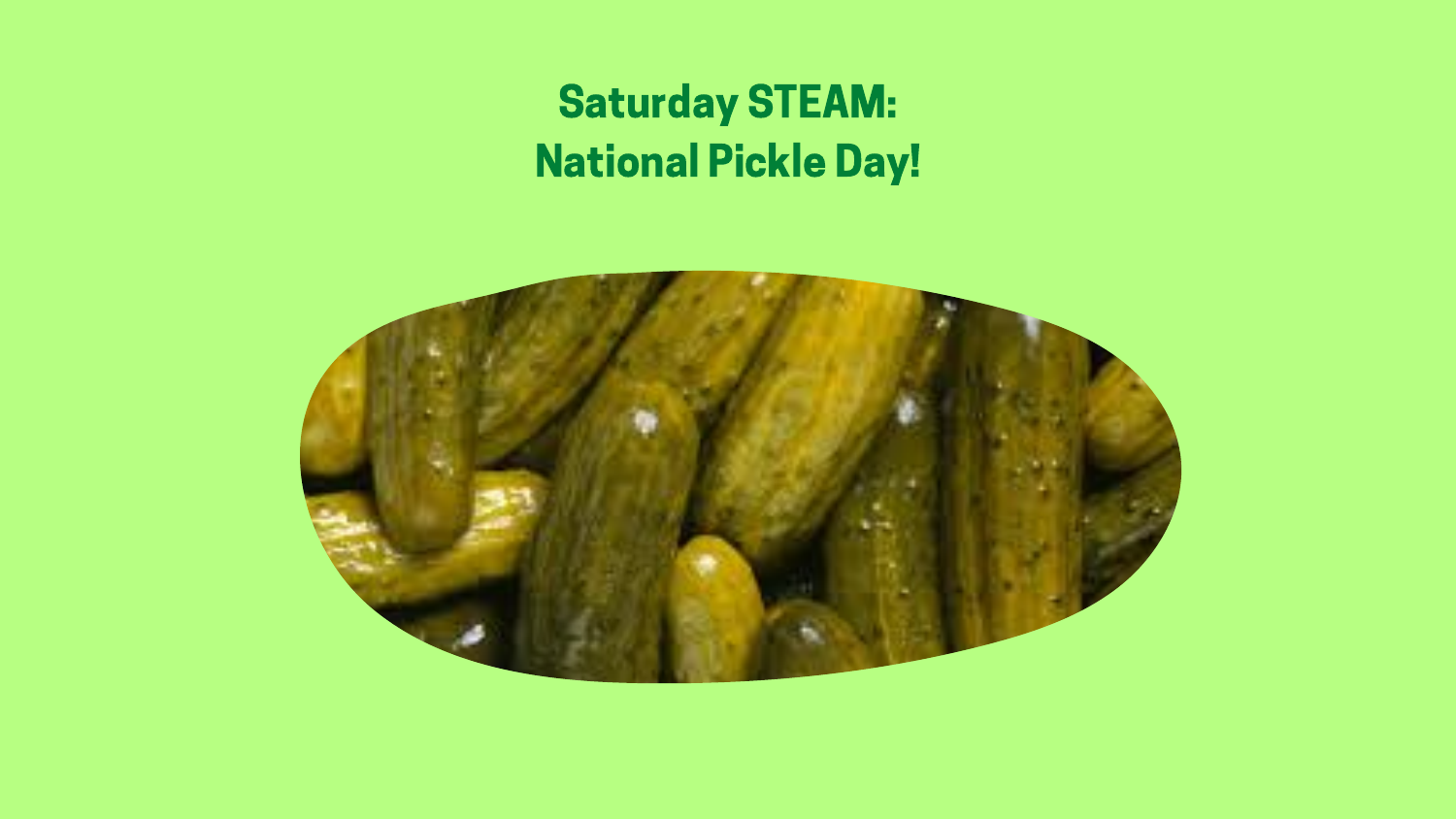- Each year in the United States, 5,200,000 pounds of pickles are consumed. While pickles can be high in sodium, they are a good source of vitamin K. In moderation, they make a great snack.
- Food vendors sometimes serve pickles on a stick for fairs or carnivals. They are known as stick pickles.
- A rising trend in the United States is deep-fried pickles. The pickle is wrapped in dough or dipped in breading and deep-fried.
- The popularity of the pickle dates back thousands of years to 2030 B.C. At that time, traders imported cucumbers from India to the Tigris Valley. Here the people first preserved and ate the cucumbers as pickles.
- Cleopatra attributed her good looks to her diet of pickles.
- Even Julius Caesar craved the benefits of pickles. He believed pickles lent physical and spiritual strength and gave them to his troops.

# Pickle Facts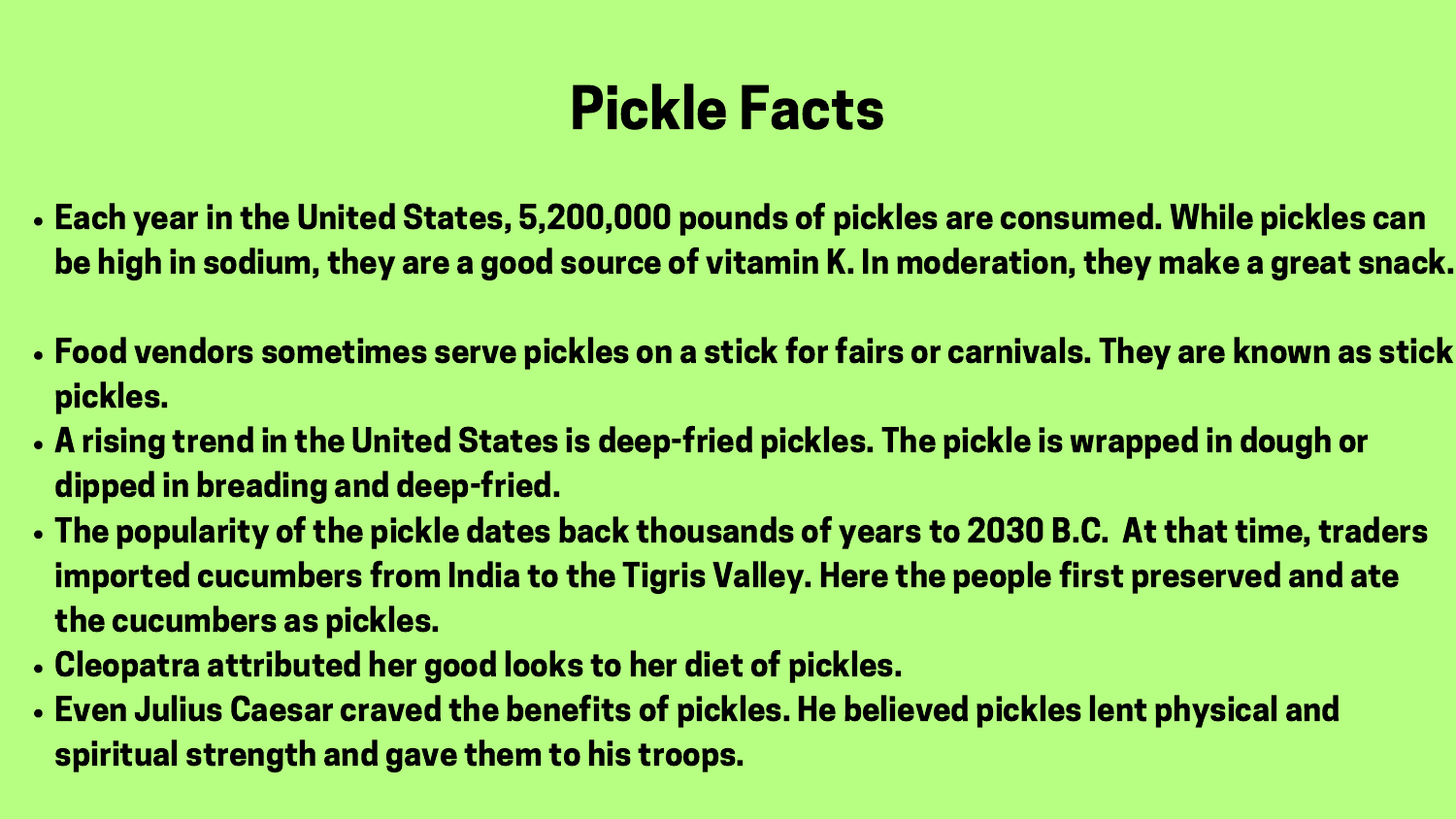- Americans consume about 9 pounds of pickles per person every year. The most popular type remains kosher dill, thanks to the large numbers of Eastern European Jews who emigrated to the United States and New York City in the late 19th century.
- Shakespeare used it to refer to finding oneself in a difficult position in The Tempest. In the 1611 play, Alonso asks Trinculo, "How camest thou in this pickle?" to which Trinculo responds, "I have been in such a pickle since I saw you last that, I fear me, will never out of my bones: I shall not fear fly-blowing. "
- Companies that produce pickles on a mass scale ferment their cucumbers in giant outdoor pots in a salt brine. Yes, that means anything can get in there, including bird droppings and bugs, but the sun's UV and infrared rays help prevent yeast and mold growth.